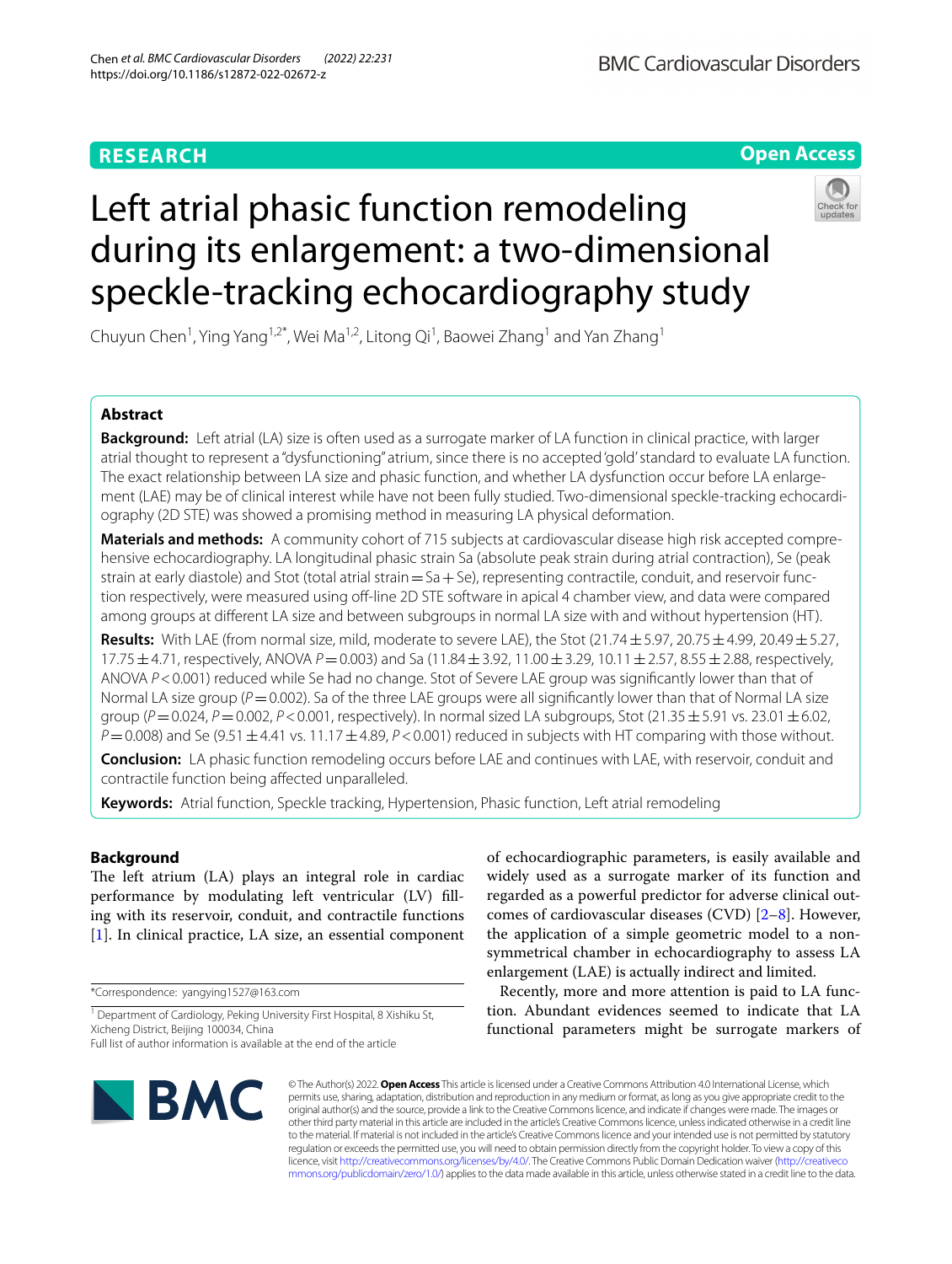unfavorable cardiovascular outcomes as well [\[9](#page-7-3)[–13](#page-8-0)]. Atrial strain, as an adjunctive measurement of LA function, is an emerging parameter of interest and has been shown to be less load dependent than traditional parameters [\[14](#page-8-1)[–16](#page-8-2)]. However, much less data is available regarding direct relationship between LA size and its phasic function for there is currently no recognized 'gold' standard method in LA function assessment [\[15](#page-8-3)].

Therefore, utilizing two-dimensional speckle-tracking echocardiography (2D STE) our study aimed to assess LA phasic strain in subjects stratifed as high-risk for CVD risk to explore the relationship between LA size and phasic function. We also aimed to elucidate any changes in LA phasic components during in LA remodeling spectrum and if normal LA structure dictates normal phasic function.

# **Materials and methods**

#### **Study population**

A community cohort [\[17](#page-8-4)] screened for CVD and risk factors in urban Beijing was set up in 2005 and 1058 subjects were included. In 2009, participants were followed up through telephone invitation. Of the 1058 subjects, 154 were lost (14.6%), 60 died and 74 accepted telephone follow-up while refused on site examination, which made 770 subjects were screened on site. Detailed medical history of known CVD, cardiovascular risk factors, and medication history were recorded. Blood pressure was recorded in hypertension (HT) participants. Coronary heart disease (CHD) was defned as "hospitalization for myocardial infarction or/and history of percutaneous coronary intervention or coronary artery bypass graft". Height, weight, heart rate were recorded, and routine blood tests were performed. All 770 were at high risk of CVD defned as either one had cardiovascular events including myocardial infarction, stroke and peripheral arterial disease, or had at least 2 risk factors including age≥50 years, smoking (current smoker), obesity  $(BMI \geq 28$ , according to the definition of Chinese population [\[18](#page-8-5)]), HT, diabetes mellitus (DM) and hyperlipidemia (total cholesterol>5.20 mmol/L).

All 770 subjects accepted comprehensive echocardiography examination, and the 2009 cross-sectional data of 770 subjects were used in this study. All participants provided written informed consent, and the study protocol was approved by the ethics committee of Peking University First Hospital. The study was conducted in accordance with the Declaration of Helsinki.

#### **Echocardiography exam**

Comprehensive transthoracic echocardiography was performed on a Vivid 7 ultrasound machine (Vingmed-General Electric, Horten, Norway), using a 1.5–4 MHz

phased array transducer. Echocardiographs (with 2D image frame rate over 50 frames/second) with 3 consecutive beats were digitally recorded and analyzed using a customized off-line analyzing software package (Echo PAC, version 110, Vingmed-General Electric). All images and measurements were acquired from the standard views according to the guidelines of the American Society of Echocardiography [[19](#page-8-6)[–21](#page-8-7)].

LA volume was measured using the biplane method of discs at end systole (LAVmax) and end diastole (LAVmin). LA volume index (LAVI) was calculated by dividing LAVmax to the body surface area (BSA) [[22](#page-8-8)]. LAEF was defned as: [(LAVmax−LAVmin)/ LAVmax]  $\times$  100. Pulmonary artery systolic pressure (PASP) was determined through the tricuspid regurgitation velocity gradient and inferior vena cava size and reactivity. LV ejection fraction (LVEF) (determined by biplane Simpson's method) and global longitudinal strain (LVSlong, averaged strain measured in apical longitudinal, 4-chamber and 2-chamber view by 2D STE) were used as LV systolic parameters. LV diastolic parameter measurements included the ratio of mitral inflow early  $(E)$  and late  $(A)$  diastolic velocity  $(E/A)$ , septal mitral annular early (E') and late (A') diastolic velocity, and E/E'.

#### **LA phasic strain by 2D STE**

Global LA strain were analyzed in apical 4-chamber view 2D image using commercialized software. 2D image of a representative cardiac cycle was selected, and the LA endocardial surface was manually traced by a pointand-click approach. An epicardial surface tracing was automatically generated by the system, creating a region of interest (ROI), which was manually adjusted to cover the full thickness of the LA wall. The software divided the ROI into 6 segments and generated segmental as well as global longitudinal LA strain curves. The onset of the *P* wave of the superimposed ECG was used as the reference point, which enabled the recognition of absolute peak strain during atrial contraction (Sa), peak strain at early diastole (Se) and total atrial strain (Stot=Sa+Se) in strain curve (Fig. [1\)](#page-2-0). Sa was corresponding to LA contractile, Stot to reservoir and Se to conduit function, respectively [[23](#page-8-9)[–25](#page-8-10)].

#### **Repeatability and reproducibility**

15 randomly selected cases were re-measured by the same observer blinded to previous measurements with 1 week interval, and by a second observer blinded to the frst one's results to assess intra- and inter- observer variability.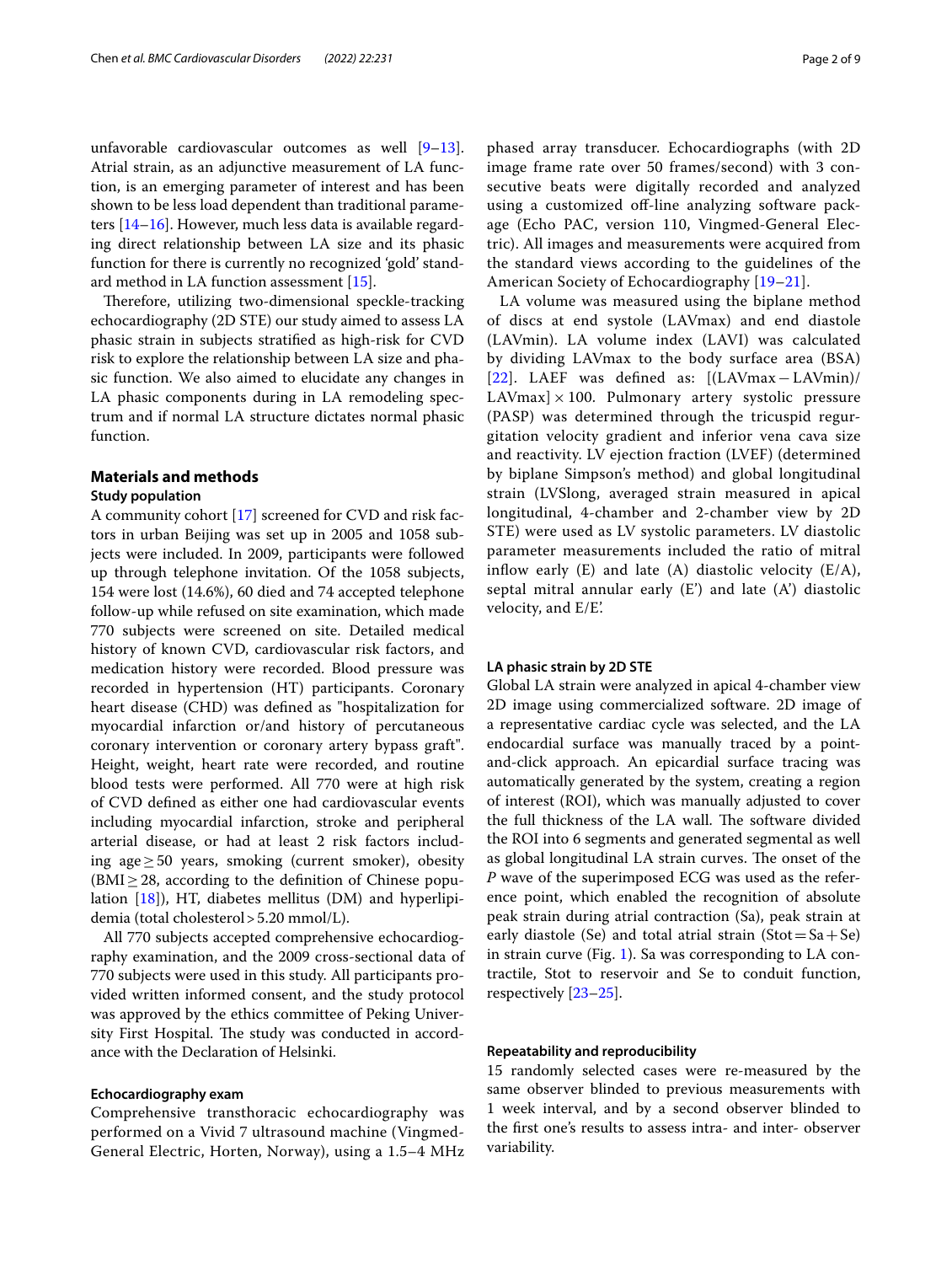

## <span id="page-2-0"></span>**Statistical analysis**

Data were analyzed with the use of the statistical packages R (The R foundation;  $http://www.r-project.org; ver http://www.r-project.org; ver$ sion 3.4.3) and Empower (R) ([www.empowerstates.com](http://www.empowerstates.com), X&Y solutions, inc. Boston, Massachusetts). Continuous variables were presented as mean $\pm$ standard deviation (SD) and categorical variables as percentage rate (%). Differences among more than three groups were compared using one-way ANOVA and Dunnett's test. Student t test was used in comparison between two groups. A Chi-square test was used to compare categorical values between groups. Univariate correlation followed multiple linear regression analyses were performed to examine the association of select clinical variables and echocardiographic fndings with LA phasic strain indexes.

Given the diferences in the clinical characteristics among the four study groups, propensity-score matching [Normal LA size group  $(16-34 \text{ ml/m}^2)$  and Severe LAE group (>48 ml/m<sup>2</sup>), Normal LA size group (16–34 ml/ m2 ) and Abnormal LA size group (Mild, Moderate and Severe LAE)  $(>35 \text{ ml/m}^2)$ , respectively] was used to adjust age, HT and CHD. Matching was performed with the use of 1:2 and 1:1 matching protocol, with a caliper width equal to 0.01 of the standard deviation of the logit of the propensity score. In the matched groups, paired comparisons were performed with the use of McNemar's test for binary variables and a paired Student's t-test for

continuous variables. Univariate linear regression was performed in the matched groups.

All *P* values are two-sided and were considered statistically signifcant if less than 0.05.

## **Results**

# **Demographic and echocardiographic characteristics of the high risk population according to left atrial volume index**

A total of 770 subjects at cardiovascular high risk in the community underwent comprehensive transthoracic echocardiogram. 55 were excluded the current study including 22 with poor image quality (unable to obtain adequate tracking quality in more than two LA segments during offline strain analysis), 14 in atrial fibrillation at the time of echocardiography examination, and 19 with moderate or more mitral regurgitation or any degree of mitral stenosis. Among the 4314 segments analyzed in the remaining 715 subjects, the software was able to correctly track 4055 (94%) segments.

In this cross-sectional study, the average age was  $66.56 \pm 8.86$  years and 354 (49.51%) of the subjects were male. The existed CVD and risk factors included CHD (9.09%), stroke (20.98%), peripheral vascular disease (8.67%), HT (80.28%), DM (30.21%), smoke (33.71%), obesity (20.42%) and dyslipidemia (49.51%). According to the abnormality thresholds and severity cutofs of LAVI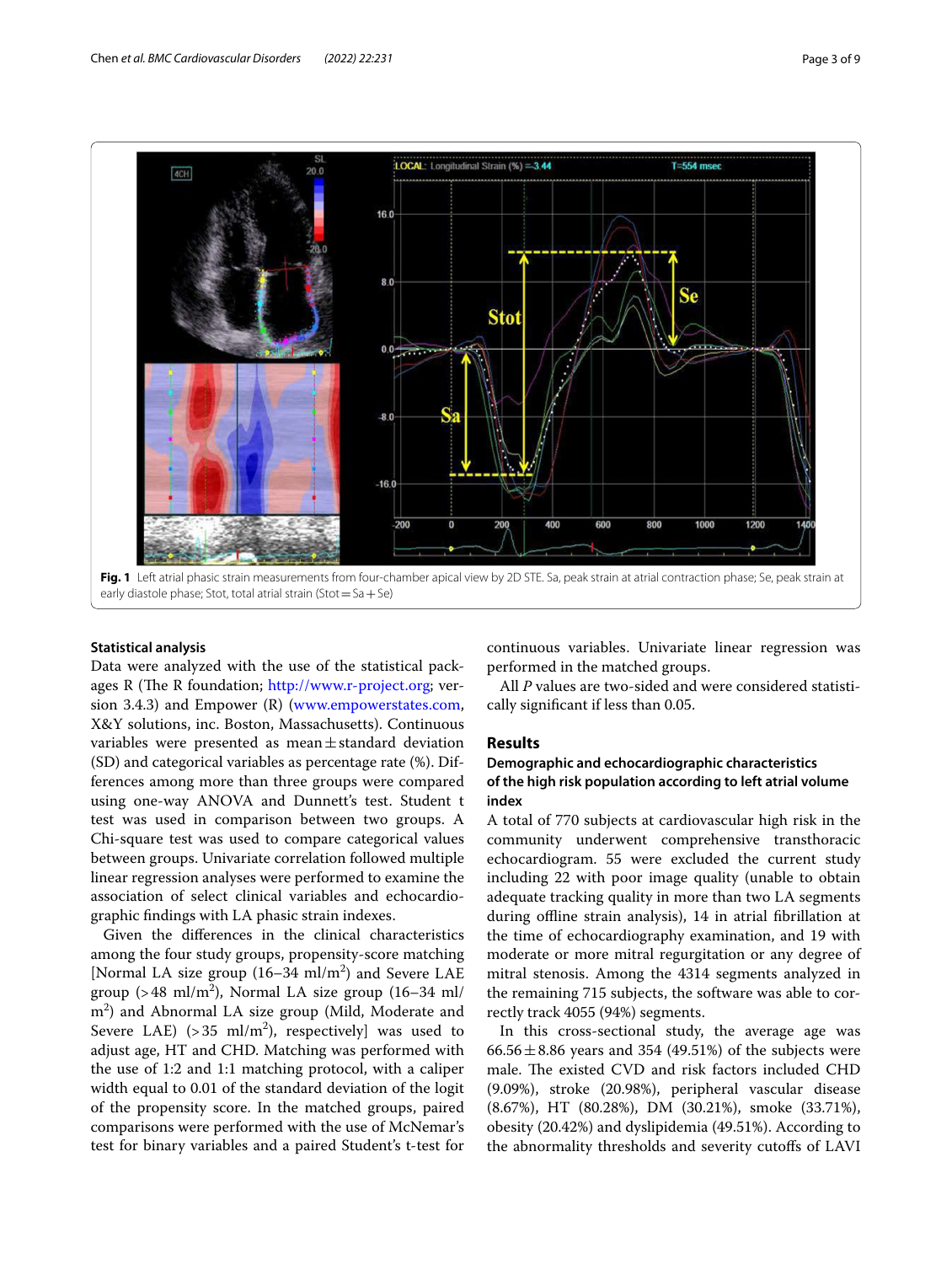in ASE/EACVI recommendation in 2015 [\[19\]](#page-8-6), subjects were grouped into normal LA size (LAVI 16–34 ml/m<sup>2</sup>), mild LA enlargement (LAVI 35–41 ml/m<sup>2</sup>), moderate LA enlargement (LAVI 42–48 ml/m<sup>2</sup>) and severe LA enlargement  $(LAVI > 48 \text{ ml/m}^2)$  $(LAVI > 48 \text{ ml/m}^2)$  $(LAVI > 48 \text{ ml/m}^2)$  group. Tables [1](#page-3-0) and 2 present demographic and conventional echocardiographic characteristics of the four study groups. Among-group differences were found in age, heart rate, the prevalence of HT (most prevalent in mild LAE group), LVMI, LVEDD, diastolic indexes  $(E, E/A, E/E, A')$ , LAEF and PASP. There were no diferences in other risk factors and medication among groups.

# **LA phasic strain in diferent LA size group**

The comparison of LA strain among the study groups is shown in Table [3](#page-4-1). From normal size, mild, moderate to severe LAE, Reservoir (Stot) is  $21.74 \pm 5.97$ ,  $20.75 \pm 4.99$ , 20.49 $\pm$ 5.27, 17.75 $\pm$ 4.71, respectively (*P*=0.003), and contractile (Sa) is  $11.84 \pm 3.92$ ,  $11.00 \pm 3.29$ ,  $10.11 \pm 2.57$ , 8.55 $\pm$ 2.88, respectively (*P*<0.001). Reservoir (Stot) of Severe LAE group was signifcantly lower than that of Normal LA size group  $(P=0.002)$ . While contractile (Sa)

<span id="page-3-0"></span>**Table 1** Demographic characteristics of the four study groups

**Variable Normal LA size (16–**

| indexes of the three groups were all significantly lower        |
|-----------------------------------------------------------------|
| than that of Normal LA size group ( $P = 0.024$ , $P = 0.002$ , |
| $P<0.001$ , respectively) (Seen in Table 3). The conduit        |
| (Se) indexes are similar among the four different LA size       |

# **LA phasic strain between HT and non‑HT groups with normal LA size**

groups.

Within normal LA size group, subjects were further divided into HT and non-HT subgroups. The HT group had higher prevalence of stroke (23.91% vs. 10.17%, *p* < 0.001) and obesity (23.65% vs. 9.32%, *P* < 0.001) comparing with non-HT group. Diferences between HT and non-HT group were also found in age  $(66.56 \pm 8.82)$ vs.  $64.00 \pm 9.78$  years,  $P = 0.007$ ), body mass index  $(25.91 \pm 3.30 \text{ vs. } 24.44 \pm 3.00 \text{ kg/m}^2, P < 0.001)$ , LVMI  $(84.94 \pm 20.10 \text{ vs. } 78.11 \pm 19.10 \text{ g/m}^2, P=0.001)$ , A velocity  $(96.85 \pm 18.35 \text{ vs. } 85.81 \pm 19.65 \text{ cm/s},$ *P* < 0.001), E' (5.76±1.63 vs. 7.12±2.29 cm/s, *P* < 0.001), E/A  $(0.80 \pm 0.21$  vs.  $0.94 \pm 0.31$ ,  $P < 0.001$ ) and E/e'  $(13.80 \pm 4.10 \text{ vs. } 11.67 \pm 3.67, P < 0.001)$ . There were no diferences in other clinical and echocardiographic

**Severe LAE (>48 ml/**

*P*

|                             | 34 ml/m <sup>2</sup> , n = 507) | $m^2$ , n = 134)   | $(42-48 \text{ ml/m}^2, n=51)$ | $m^2$ , n = 23)    |         |
|-----------------------------|---------------------------------|--------------------|--------------------------------|--------------------|---------|
| Age (years)                 | $65.96 \pm 9.11$                | $67.75 \pm 8.39$   | $67.55 \pm 7.16$               | $70.65 \pm 7.90$   | 0.016   |
| Gender, male                | 47.73%                          | 48.51%             | 62.75%                         | 65.22%             | 0.088   |
| BSA(m <sup>2</sup> )        | $1.84 \pm 0.16$                 | $1.82 \pm 0.16$    | $1.87 \pm 0.18$                | $1.85 \pm 0.14$    | 0.357   |
| BMI ( $kg/m2$ )             | $25.56 \pm 3.29$                | $25.50 \pm 3.27$   | $25.57 \pm 3.72$               | $25.32 \pm 3.12$   | 0.986   |
| SBP (mmHg)*                 | 171.41 ± 19.06                  | $177.13 \pm 18.50$ | $172.13 \pm 21.24$             | 184.74 ± 18.37     | 0.002   |
| DBP (mmHq)*                 | $98.83 \pm 17.31$               | 97.72 ± 17.39      | $97.11 \pm 22.04$              | $100.79 \pm 18.05$ | 0.814   |
| HR (beats/min)              | 71.07±10.94                     | $66.46 \pm 10.58$  | $65.67 \pm 8.93$               | $62.13 \pm 8.74$   | < 0.001 |
| <b>CHD</b>                  | 7.50%                           | 12.69%             | 13.73%                         | 13.40%             | 0.144   |
| Stroke                      | 20.71%                          | 17.91%             | 25.49%                         | 34.78%             | 0.256   |
| Peripheral vascular disease | 8.09%                           | 8.96%              | 11.76%                         | 13.04%             | 0.705   |
| ΗT                          | 76.73%                          | 90.30%             | 88.24%                         | 82.61%             | 0.002   |
| Diabetes mellitus           | 31.95%                          | 25.37%             | 31.37%                         | 17.39%             | 0.257   |
| Smoking                     | 33.53%                          | 28.36%             | 43.14%                         | 47.83%             | 0.122   |
| Obesity                     | 20.32%                          | 20.90%             | 21.57%                         | 17.39%             | 0.979   |
| Dyslipidemia                | 49.11%                          | 52.24%             | 52.94%                         | 34.78%             | 0.446   |
| Aspirin                     | 51.48%                          | 50.00%             | 35.29%                         | 47.83%             | 0.179   |
| ACEI                        | 7.30%                           | 5.97%              | 7.84%                          | 4.35%              | 0.898   |
| ARB                         | 3.36%                           | 4.48%              | 5.88%                          | 13.04%             | 0.117   |
| Calcium antagonists         | 39.25%                          | 44.78%             | 33.33%                         | 43.48%             | 0.484   |
| βblockers                   | 6.71%                           | 9.02%              | 9.80%                          | 17.39%             | 0.223   |
| <b>Statins</b>              | 0.99%                           | 0.00%              | 3.92%                          | 4.55%              | 0.056   |
| Diuretics                   | 3.35%                           | 0.75%              | 5.88%                          | 4.35%              | 0.257   |
|                             |                                 |                    |                                |                    |         |

**Mild LAE (35–41 ml/**

**Moderate LAE** 

Data are expressed as mean  $+$  SD or as percentage

*BSA* Body surface area, *BMI* Body mass index, *SBP* Systolic blood pressure, *DBP* Diastolic blood pressure, *HR* Heart rate, *CHD* Coronary heart disease, *HT* Hypertension, *ACEI* Angiotensin-Converting Enzyme Inhibitor, *ARB* Angiotensin receptor blocker

 $*$ SBP, DBP were only recorded in HT participants. SBP, DBP value above are mean $\pm$ SD in HT participants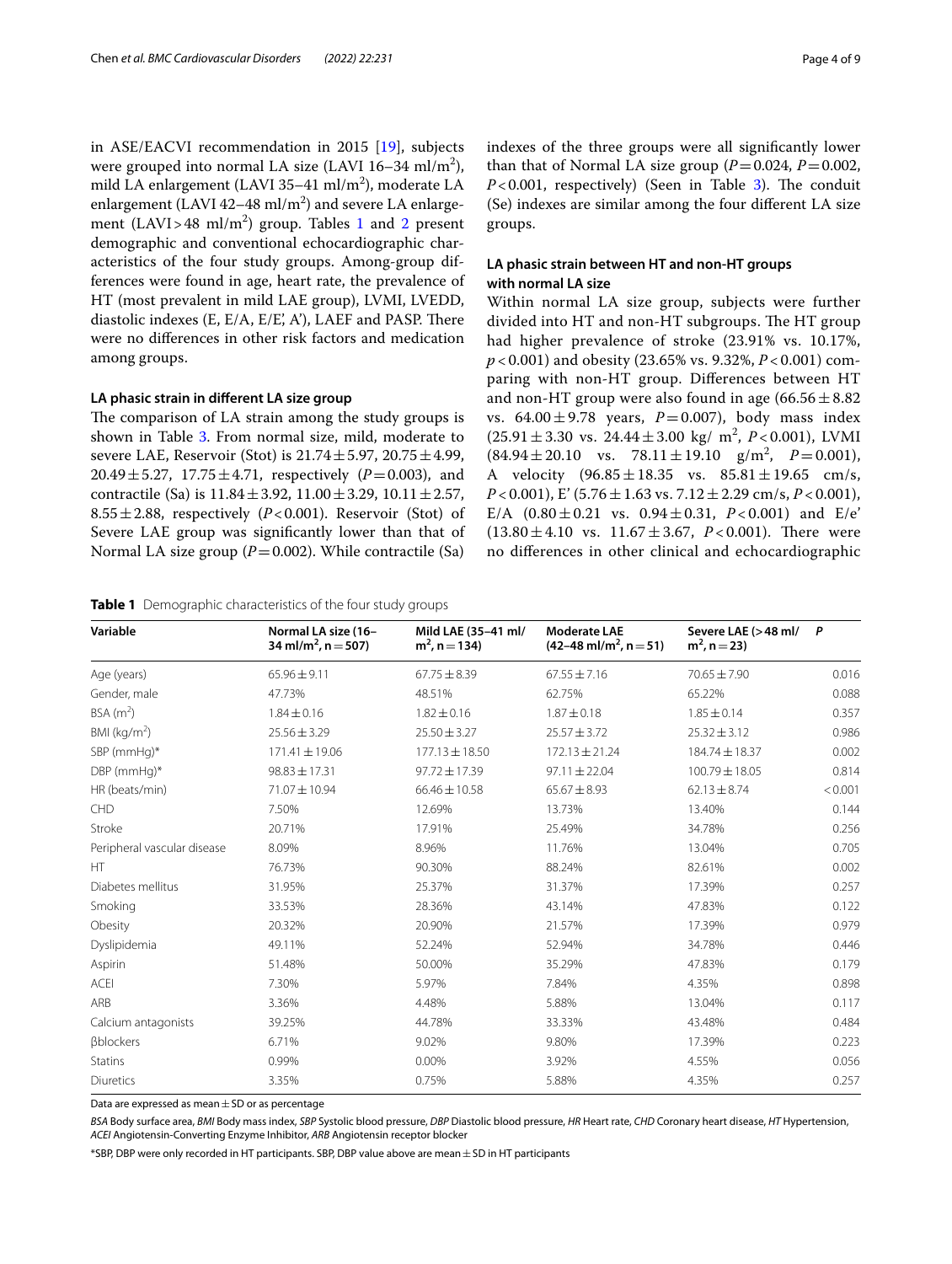| Variable         | Normal LA size (16-34 ml/<br>$m^2$ , n = 507) | Mild LAE $(35-41 \text{ ml/m}^2)$ .<br>$n = 134$ | Moderate LAE (42-48 ml/<br>$m^2$ , n = 51) | Severe LAE ( $>$ 48 ml/m <sup>2</sup> , P<br>$n = 23$ |         |
|------------------|-----------------------------------------------|--------------------------------------------------|--------------------------------------------|-------------------------------------------------------|---------|
| LVEDD (cm)       | $4.59 \pm 0.49$                               | $4.77 \pm 0.49$                                  | $4.88 \pm 0.59$                            | $5.03 \pm 0.73$                                       | < 0.001 |
| LVEF (%)         | $63.77 \pm 6.46$                              | $63.93 \pm 6.98$                                 | $62.41 \pm 9.37$                           | $61.96 \pm 11.01$                                     | 0.345   |
| LVSlong (%)      | $18.38 \pm 3.13$                              | $18.63 \pm 3.34$                                 | $18.45 \pm 4.63$                           | $17.37 \pm 4.69$                                      | 0.586   |
| LVMI $(q/m^2)$   | $83.34 \pm 20.06$                             | $93.95 \pm 23.82$                                | $94.36 \pm 29.29$                          | $122.47 \pm 38.41$                                    | < 0.001 |
| $E$ -wave (cm/s) | $76.05 \pm 18.72$                             | $80.57 \pm 20.60$                                | $83.43 \pm 20.29$                          | $91.13 \pm 31.30$                                     | < 0.001 |
| A-wave (cm/s)    | $94.29 + 19.21$                               | $97.85 \pm 29.33$                                | $91.84 + 17.64$                            | $99.73 + 20.38$                                       | 0.167   |
| E/A retio        | $0.83 \pm 0.24$                               | $0.87 \pm 0.31$                                  | $0.93 \pm 0.27$                            | $0.88 \pm 0.20$                                       | 0.033   |
| E'(cm/s)         | $6.08 + 1.89$                                 | $5.86 \pm 1.73$                                  | $5.98 \pm 1.69$                            | $5.00 \pm 1.02$                                       | 0.040   |
| A'(cm/s)         | $10.43 \pm 1.85$                              | $9.75 \pm 1.85$                                  | $9.58 \pm 2.15$                            | $8.81 \pm 1.94$                                       | < 0.001 |
| E/e'             | $13.30 \pm 4.10$                              | $14.72 \pm 5.18$                                 | $14.89 \pm 5.57$                           | $18.74 \pm 6.36$                                      | < 0.001 |
| PASP (mmHg)      | $28.71 \pm 6.33$                              | $31.08 \pm 6.95$                                 | $32.89 \pm 9.02$                           | $33.25 \pm 6.67$                                      | < 0.001 |
| LAEF             | $0.54 \pm 0.08$                               | $0.54 \pm 0.08$                                  | $0.50 \pm 0.08$                            | $0.44 \pm 0.13$                                       | < 0.001 |

<span id="page-4-0"></span>**Table 2** Conventional echocardiographic characteristics of the four study groups

Data are expressed as mean  $\pm$  SD

*LVEDD* Left ventricular end-diastolic dimension, LVEF Left ventricular ejection fraction, *LVSlong* left ventricle global longitudinal strain, *LVMI* Left ventricular mass index, *PASP* Pulmonary artery systolic pressure, *LAEF* left atrial ejection fraction

<span id="page-4-1"></span>

|  | Table 3 Left atrial global phasic strain in different LA size group |  |  |  |
|--|---------------------------------------------------------------------|--|--|--|
|--|---------------------------------------------------------------------|--|--|--|

| Variable | Normal LA size (16-34 ml/<br>$m^2$ , n = 507) | Mild LAE (35-41 ml/m <sup>2</sup> ,<br>$n = 134$ | Moderate LAE (42-48 ml/<br>$m^2$ , n = 51) | Severe LAE (> 48 ml/m <sup>2</sup> , $P$<br>$n = 23$ |         |
|----------|-----------------------------------------------|--------------------------------------------------|--------------------------------------------|------------------------------------------------------|---------|
| Stot     | $21.74 + 5.97$                                | $20.75 + 4.99$                                   | $20.49 + 5.27$                             | $17.75 + 4.71**$                                     | 0.003   |
| Se       | $9.90 + 4.58$                                 | $9.74 + 3.81$                                    | $10.38 + 4.25$                             | $9.20 \pm 3.06$                                      | 0.719   |
| Sa       | $11.84 + 3.92$                                | $11.00 \pm 3.29*$                                | $10.11 \pm 2.57$ **                        | $8.55 + 2.88$ **                                     | < 0.001 |

Data are expressed as mean  $\pm$  SD or as percentage

*\*P*<0.05 versus Normal LA size group

*\*\*P*<0.01 versus Normal LA size group

<span id="page-4-2"></span>

| <b>Table 4</b> Left atrial global phasic strain in HT and non-HT |  |  |  |  |  |
|------------------------------------------------------------------|--|--|--|--|--|
| subgroups with normal left atrial size $(n = 507)$               |  |  |  |  |  |

| Variable   | Non-HT $(n=118)$ | $HT (n = 389)$  | Ρ       |
|------------|------------------|-----------------|---------|
| Age (year) | $64.00 + 9.78$   | $66.56 + 8.82$  | 0.007   |
| Male (%)   | 50.85%           | 46.79%          | 0.439   |
| I AVI      | $25.15 + 4.55$   | $27.14 + 4.60$  | < 0.001 |
| I AFF      | $0.55 + 0.07$    | $0.54 \pm 0.09$ | 0.084   |
| Stot       | $23.01 + 6.02$   | $21.35 + 5.91$  | 0.008   |
| Se         | $11.17 + 4.89$   | $9.51 + 4.41$   | < 0.001 |
| Sa         | $11.84 + 3.83$   | $11.84 + 3.95$  | 0.993   |

Data are expressed as mean  $\pm$  SD or as percentage

*HT* Hypertension, *LAVI* Left atrial volume index, *LAEF* left atrial ejection fraction

parameters. The comparison of clinical data and LA strain was shown in Table [4.](#page-4-2) Reservoir (Stot) and conduit (Se) indexes were worse in HT than non-HT subgroup, while contractile (Sa) index had no diference.

# **Clinical and echocardiographic correlates of LA phasic strain and LAVI: regression analysis**

Univariate correlations of LA strain includes demographic parameters (age, gender, body mass index, body surface area, heart rate, SBP and DBP), CVD (myocardial infarction, stroke, peripheral arterial disease), risk factors (HT, HT duration, grade of HT, DM, smoke, obesity and hyperlipidemia) and echocardiographic variables (LAVI, LVEDD, LVMI, LVEF and LVSlong, E/A, E/e', E', A', LAEF and PASP). Stepwise multiple regression analysis showed that the independent determinants were: for Stot—age, DM, smoking, dyslipidemia, LVSlong and A'; for Se—HR, dyslipidemia, LVSlong and E'; and for Sa—age, gender, smoking, LAVI, LVSlong, E/A, E' and A' (Table [5](#page-5-0)).

Given that Stot and Se were both signifcantly decreased in HT subgroup with normal LA size, multiple regression analysis was performed. Stot showed a signifcant association with smoking, LVSlong, A' and LAEF. While Se was associated with HR, LVSlong, E' and LAEF (Additional fle [1](#page-7-4): Table S1).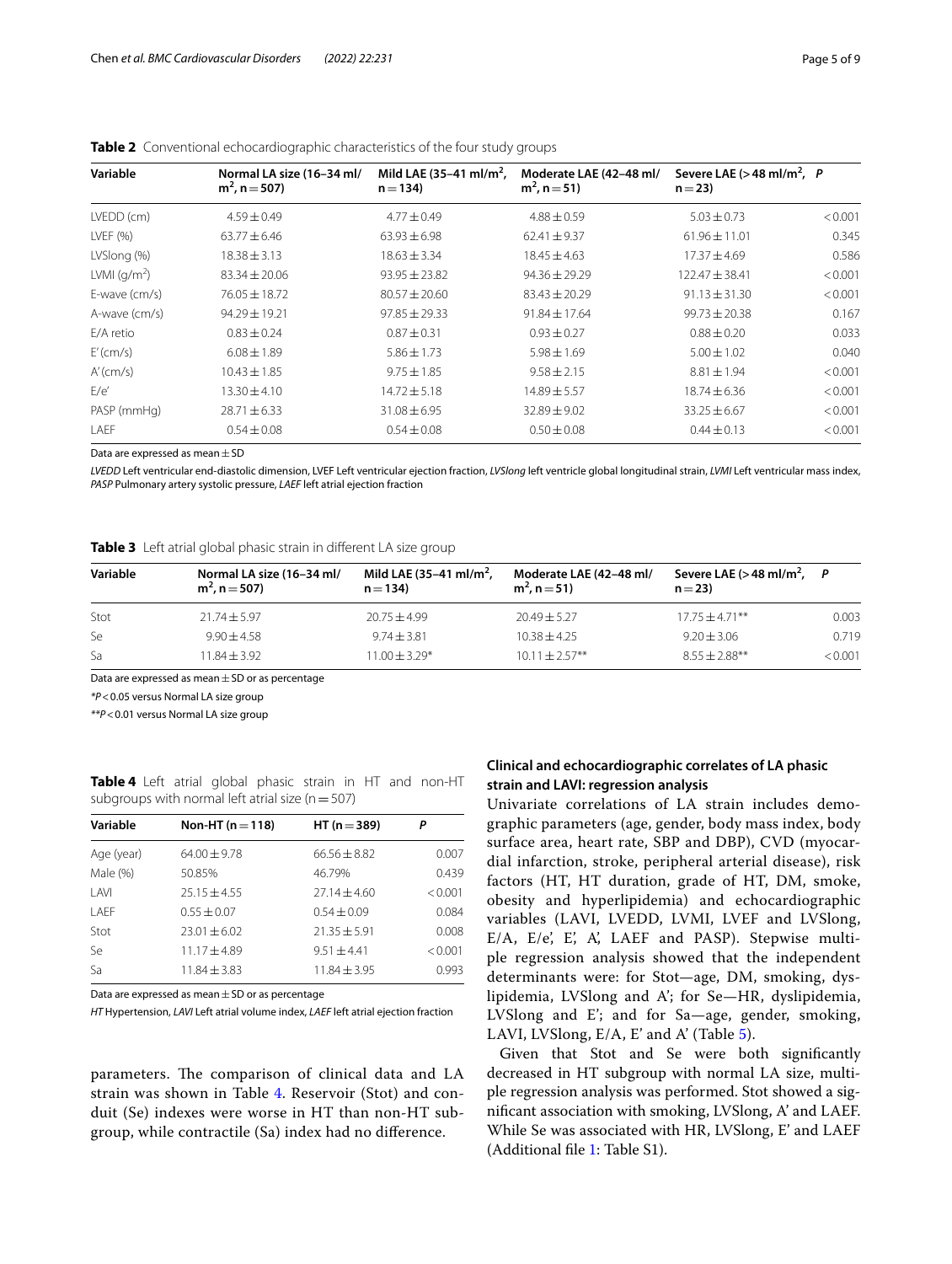|                | <b>Variables</b> |         |          |         |          |         |  |
|----------------|------------------|---------|----------|---------|----------|---------|--|
|                | Stot             |         | Se       |         | Sa       |         |  |
|                | β                | P       | β        | P       | β        | P       |  |
| Age            | $-0.064$         | 0.021   |          |         | $-0.040$ | 0.031   |  |
| Male           |                  |         |          |         |          |         |  |
| <b>HR</b>      | $-0.051$         | 0.021   | $-0.048$ | 0.006   |          |         |  |
| DM             | 0.986            | 0.039   |          |         | 0.719    | 0.022   |  |
| Smoking        |                  |         |          |         | $-1.183$ | 0.001   |  |
| Dyslipidemia   |                  |         |          |         |          |         |  |
| LAVI           | $-0.062$         | 0.026   |          |         | $-0.068$ | < 0.001 |  |
| LVSlong        | 0.376            | < 0.001 | 0.208    | < 0.001 | 0.169    | < 0.001 |  |
| E/A            |                  |         |          |         | $-1.647$ | 0.019   |  |
| $\mathsf{E}'$  |                  |         | 0.637    | < 0.001 | $-0.441$ | < 0.001 |  |
| $\mathsf{A}'$  | 0.386            | < 0.001 |          |         | 0.406    | < 0.001 |  |
| LAEF           | 12.316           | < 0.001 | 7.596    | < 0.001 | 4.709    | 0.012   |  |
| Adjusted $R^2$ | 0.196            |         | 0.204    |         | 0.178    |         |  |

<span id="page-5-0"></span>**Table 5** Associations of left atrial functional and structural characteristics

*HR* Heart rate, *DM* Diabetes mellitus, *LVSlong* Left ventricle global longitudinal strain, *LAEF* left atrial ejection fraction

Detailed descriptions of propensity-score matching were presented in Additional fle [1](#page-7-4): Figs. S1, S2, and Tables S2, S4. Larger LAVI was associated with lower Sa even after matching for age, HT and CHD (Additional fle [1:](#page-7-4) Tables S3, S5), which was in accordance with the results in Table [5.](#page-5-0)

## **Repeatability and reproducibility**

The intra-observer intraclass correlation coefficient (ICC) and absolute diference for 2D STE measurements were Stot  $0.97(1.62 \pm 1.45%)$ , Se  $0.98(1.43 \pm 0.76%)$  and Sa  $0.92(1.17 \pm 0.99\%)$ . And inter observer ICC and absolute difference were Stot 0.93 (2.07 $\pm$ 1.73%), Se 0.89  $(2.50 \pm 2.35\%)$  and Sa 0.88 (1.76  $\pm$  1.23%), respectively.

# **Discussion**

This cross-sectional study was aimed in exploring the relationship between LA phasic function (phasic strain measured by 2D STE) and LA size in a high cardiovascular risk community population, which was of clinical value for understanding LA performance and pathophysiology. Results showed that LA contractile index (Sa) deteriorated with LAE, LA reservoir index (Stot) deteriorated particularly in Severe LAE subjects, while conduit index (Se) roughly unchanged during LAE, suggesting that LAE was accompanied with redistributed phasic function. Moreover, compared with non-HT subjects, LA conduit (Se) and reservoir (Stot) indexes appeared to be impaired in HT participants despite maintaining normal LA size, which maybe a compensatory response often accompanied by impaired LV relaxation.

LA is far from being a simple passive transport chamber. LA functions as a reservoir during LV systole and isovolumic relaxation, receiving blood from the pulmonary veins and storing energy in the form of pressure. This atrial function is modulated by LV contraction, through the descent of the LV base during systole, by right ventricular systolic pressure transmitted through the pulmonary circulation, and by LA properties (ie, relaxation and chamber stifness) [\[26\]](#page-8-11). LAVI is the only LA parameter evaluated in general clinical practice to refect LA function. However, LA strain can also be used as a surrogate measurement of LA function [[27](#page-8-12)] and prior studies showed that it might be a predictor of adverse outcomes among HT patients [[3,](#page-7-5) [28\]](#page-8-13) or other CVD high risk patients [\[11](#page-7-6), [13,](#page-8-0) [29,](#page-8-14) [30\]](#page-8-15). A 7.9 year follow-up study [[31\]](#page-8-16) showed that LA reservoir and conduit strains were impaired in the stroke group compared with non-stroke group with similar LAV. Another longitudinal study [[32](#page-8-17)] also provided support for LA strain's prediction value to new-onset AF in heart failure patients. In a community-based general population study, LA reservoir strain below 23% was proved to be an independent predictor of cardiac events including AF, acute coronary syndrome, heart failure [\[9](#page-7-3)]. Daniel et al. reported that abnormal LA strain was observed in patients of left ventricular diastolic dysfunction with normal LAVI [\[10](#page-7-7)]. Moreover, worse LA strain was signifcantly related to worse New York Heart Association functional class, even in the participants with normal LAVI  $[10]$  $[10]$ . These recent studies demonstrate that LA strain (LA phasic function) might be of high clinical signifcance, relatively sensitive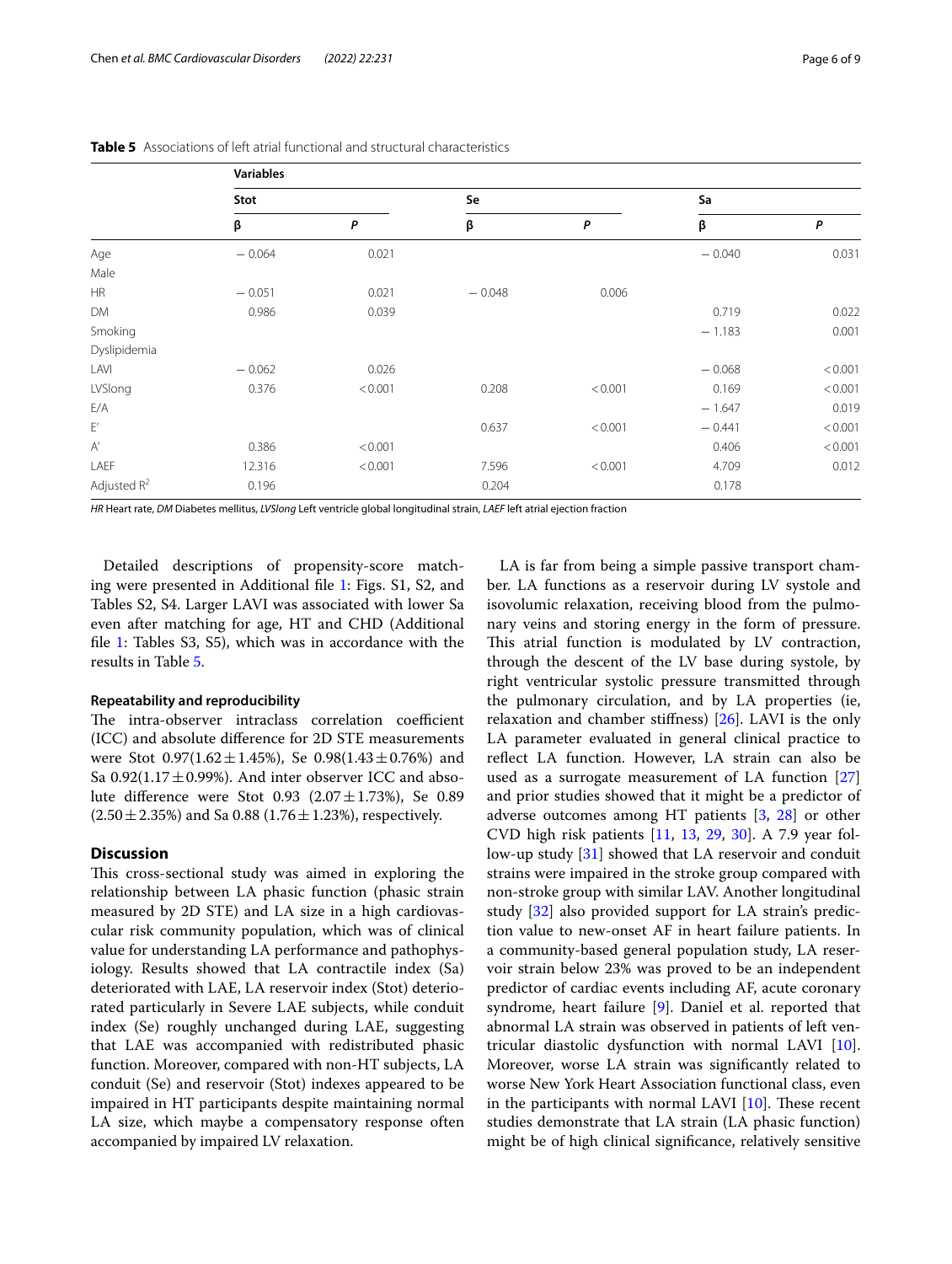and superior to LAVI in measuring and detecting unfavorable outcomes.

Figure [2](#page-6-0) draws the spectrum of the LA structural and functional remodeling from normal size to severe LAE by phasic strain. The reservoir function (Stot) was impaired under stressors (i.e. HT in this population) even before LAE, which may indicate that not only wall stretching (which meet the Frank-Starling law, e.g., LA Strain impaired in advanced stretching) but also potential histological change (e. g., fbrosis in HT) can be refected by LA strain. The conduit function (Se) is damaged in HT subjects before LAE, and remains unchanged during gradually LA enlargement, which suggests Se correlates more with pathophysiological condition rather than LA size. The possible reason is that the conduit is a passive press relying on LV relaxation and relatively not afected by LA structural remodeling, so in this population we observed no diference of Se among normal size and LAE groups, while in subgroup analysis it reduced in HT subjects, which commonly impairs LV relaxation. Moreover, many previous researches focused on LA function in HT patients. Miyoshi et al. found LA reservoir and conduit function reduced in HT patients than those in control, but LA contractile function was similar in the two groups [[33](#page-8-18)]. However, another Chinese cross-sectional study reported that these three indexes of LA function all impaired in HT group [[34\]](#page-8-19). Disparities among these reports may result from diferent grade of HT, age, duration of HT, grade of HT, medication and the control of blood pressure [[35](#page-8-20), [36\]](#page-8-21).

In short, LA strain (Stot, Se, Sa) are relatively wellcharacterized surrogate marker of atrial function which play an essential role in early detection of subclinical LA dysfunction  $[13, 37-40]$  $[13, 37-40]$  $[13, 37-40]$  $[13, 37-40]$ . This cross-sectional study provides incremental evidence over prior papers by the direct analysis of the association between LA size and function, as well as by the evaluation of the order of presence of LA dysfunction and LAE in HT patients. At present, despite more and more studies focus on these echo parameters, risk stratifcation and clinical strategies do not exploit them into clinical practice. Evidences concerning the spectrum of LA phasic function provide new insights and useful adjunctive information into the recognition of LA function and structure, especially in HT patients. LA strain (LA phasic function) might be promising predictors in the future.

# **Limitation**

The off line 2D STE software used in this study was not verifed by other standard method in LA phasic function evaluation. LAV were not compared with three-dimensional echocardiographic or cardiac MRI measurements. We used only apical 4 chamber view in LA function evaluation instead averaging 2 or 3 apical views data as other researchers did, while the data should be comparable among groups in deducing our results. And we used the image database stored in standard views, while the LA and LV may not coaxial in the long axis, so the precise designed study in LA analysis should collect images focusing on LA. The clinical and prospective signifcance of LA phasic function remodeling needs to be confrmed in future studies.

<span id="page-6-0"></span>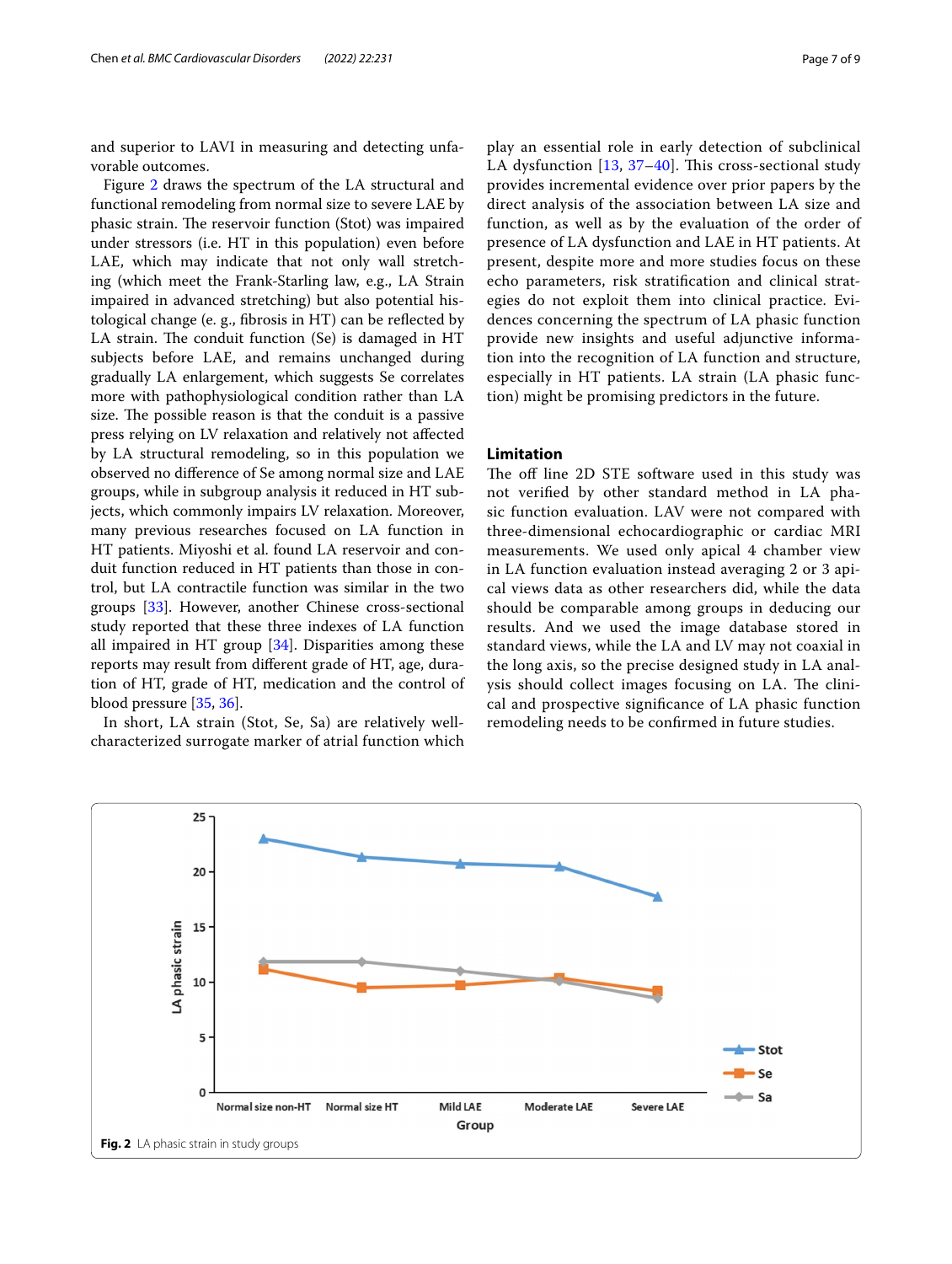# **Conclusions**

In this high cardiovascular risk community population study, we fnd that LA phasic function remodeling occurs before LA enlargement and continues with LAE. LA reservoir function is impaired under stressors (i.e. HT in this population) before LAE, particularly in Severe LAE subjects. The conduit function is damaged (in HT subjects) before LAE, while remains unchanged during gradually LAE. The LA contractile function deteriorates with LAE.

#### **Abbreviations**

LA: Left atrial; LAE: LA enlargement; 2D STE: Two-dimensional speckle-tracking echocardiography; HT: Hypertension; LV: Left ventricular; CVD: Cardiovascular diseases; BMI: Body mass index; DM: Diabetes mellitus; BSA: Body surface area; LAVI: LA volume index; PASP: Pulmonary artery systolic pressure; LVEF: LV ejection fraction; ROI: Region of interest; SD: Standard deviation; ICC: Intraclass correlation coefficient; LAEF: Left atrial ejection fraction.

# **Supplementary Information**

The online version contains supplementary material available at [https://doi.](https://doi.org/10.1186/s12872-022-02672-z) [org/10.1186/s12872-022-02672-z.](https://doi.org/10.1186/s12872-022-02672-z)

<span id="page-7-4"></span>**Additional fle 1: Table S1.** Associations of left atrial functional and structural characteristics in HT subgroup with normal LA size ( $n = 389$ ). **Fig. S1.** 1:2 matching according to age, HT and CHD between Normal LA size group (16-34 ml/ m<sup>2</sup>) and Severe LAE group (> 48ml/ m<sup>2</sup>) (caliper width = 0.05). **Table S2.** Characteristics before and after Propensity Score-Matching according to age, HT and CHD between Normal LA size group and Severe LAE group. **Table S3.** Association of LA size with Strain in the Propensity Score-Matching Group (Normal LA size group and Severe LAE group). **Fig. S2.** 1:1 matching according to age, HT and CHD between Normal LA size group (16-34 ml/ m<sup>2</sup>) and Abnormal LA size group (Mild, Moderate and Severe LAE ) (> 35ml/ m<sup>2</sup>) (caliper width = 0.05). **Table S4.** Characteristics before and after Propensity Score-Matching according to age, HT and CHD between Normal LA size group and Abnormal LA size group. **Table S5.** Association of LA size with Strain in the Propensity Score-Matched Group (Normal LA size group and Abnormal LA size group).

# **Acknowledgements**

None.

#### **Author contributions**

CCY, Analysis and interpretation of data, drafting of the manuscript. YY, Acquisition of data, Conception and design, revising the manuscript critically for important intellectual content, fnal approval of the manuscript submitted. MW Conception and design, revising the manuscript critically for important intellectual content. QLT, Acquisition of data, revising the manuscript critically for important intellectual content. ZBW, Acquisition of data, revising the manuscript critically for important intellectual content. ZY, Conception and design, revising the manuscript critically for important intellectual content, fnal approval of the manuscript submitted. All authors have read and approved the manuscript.

# **Funding**

None.

# **Availability of data and materials**

The data and materials used in this study are available from the corresponding author on reasonable request.

# **Declarations**

#### **Ethics approval and consent to participate**

The study was approved by the ethics committee of Peking University First Hospital. All participants provided written informed consent, and the study protocol was approved by the ethics committee of Peking University First Hospital. The study was conducted in accordance with the Declaration of Helsinki.

## **Consent for publication**

Not applicable.

#### **Competing interests**

The authors declare that they have no competing interests.

#### **Author details**

<sup>1</sup> Department of Cardiology, Peking University First Hospital, 8 Xishiku St, Xicheng District, Beijing 100034, China. <sup>2</sup>Echocardiography Core Lab, Institute of Cardiovascular Disease, Peking University First Hospital, 8 Xishiku St, Xicheng District, Beijing 100034, China.

## Received: 24 October 2021 Accepted: 13 May 2022 Published online: 19 May 2022

#### **References**

- <span id="page-7-0"></span>1. To AC, Flamm SD, Marwick TH, Klein AL. Clinical utility of multimodality LA imaging: assessment of size, function, and structure. JACC Cardiovasc Imaging. 2011;4(7):788–98.
- <span id="page-7-1"></span>2. Peterson TJ, Khawaja FJ, Kane GC, Pellikka PA, McCully RB. Does normal left atrial size really predict normal stress echocardiographic results? J Am Coll Cardiol. 2013;61(23):2391–2.
- <span id="page-7-5"></span>3. Sun T, Xie T, Zhang A, Fan L, Xu Z, Chen X, Fan Z, Wang C. Relation between left atrial structure and lacunar infarction in patients with hypertension. Aging (Albany NY). 2020;12(17):17295–304.
- 4. Milan A, Puglisi E, Magnino C, Naso D, Abram S, Avenatti E, Rabbia F, Mulatero P, Veglio F. Left atrial enlargement in essential hypertension: role in the assessment of subclinical hypertensive heart disease. Blood Press. 2012;21(2):88–96.
- 5. Hoit BD. Left atrial size and function: role in prognosis. J Am Coll Cardiol. 2014;63(6):493–505.
- 6. Gupta DK, Shah AM, Giugliano RP, Ruf CT, Antman EM, Grip LT, Deenadayalu N, Hofman E, Patel I, Shi M, et al. Left atrial structure and function in atrial fbrillation: ENGAGE AF-TIMI 48. Eur Heart J. 2014;35(22):1457–65.
- 7. Carluccio E, Dini FL, Biagioli P, Lauciello R, Simioniuc A, Zuchi C, Alunni G, Reboldi G, Marzilli M, Ambrosio G. The "Echo Heart Failure Score": an echocardiographic risk prediction score of mortality in systolic heart failure. Eur J Heart Fail. 2013;15(8):868–76.
- <span id="page-7-2"></span>8. Xue J, Xu XS, Zhu XQ, Li ZZ, Zhang XG, Ma YT, Yang WH, Liu LY, Yue YH. Left atrial enlargement is associated with stroke severity with cardioembolic and cryptogenic subtypes in a chinese population. J Stroke Cerebrovasc Dis. 2020;29(5): 104767.
- <span id="page-7-3"></span>9. Cauwenberghs N, Haddad F, Sabovčik F, Kobayashi Y, Amsallem M, Morris DA, Voigt JU, Kuznetsova T. Subclinical left atrial dysfunction profles for prediction of cardiac outcome in the general population. J Hypertens. 2020;38(12):2465–74.
- <span id="page-7-7"></span>10. Morris DA, Belyavskiy E, Aravind-Kumar R, Kropf M, Frydas A, Braunauer K, Marquez E, Krisper M, Lindhorst R, Osmanoglou E, et al. Potential usefulness and clinical relevance of adding left atrial strain to left atrial volume index in the detection of left ventricular diastolic dysfunction. JACC Cardiovasc Imaging. 2018;11(10):1405–15.
- <span id="page-7-6"></span>11. Sargento L, Vicente SA, Longo S, Lousada N, Palma DRR. Left atrial function index predicts long-term survival in stable outpatients with systolic heart failure. Eur Heart J Cardiovasc Imaging. 2017;18(2):119–27.
- 12. Carluccio E, Biagioli P, Mengoni A, Francesca CM, Lauciello R, Zuchi C, Bardelli G, Alunni G, Coiro S, Gronda EG, et al. Left atrial reservoir function and outcome in heart failure with reduced ejection fraction. Circ Cardiovasc Imaging. 2018;11(11): e7696.